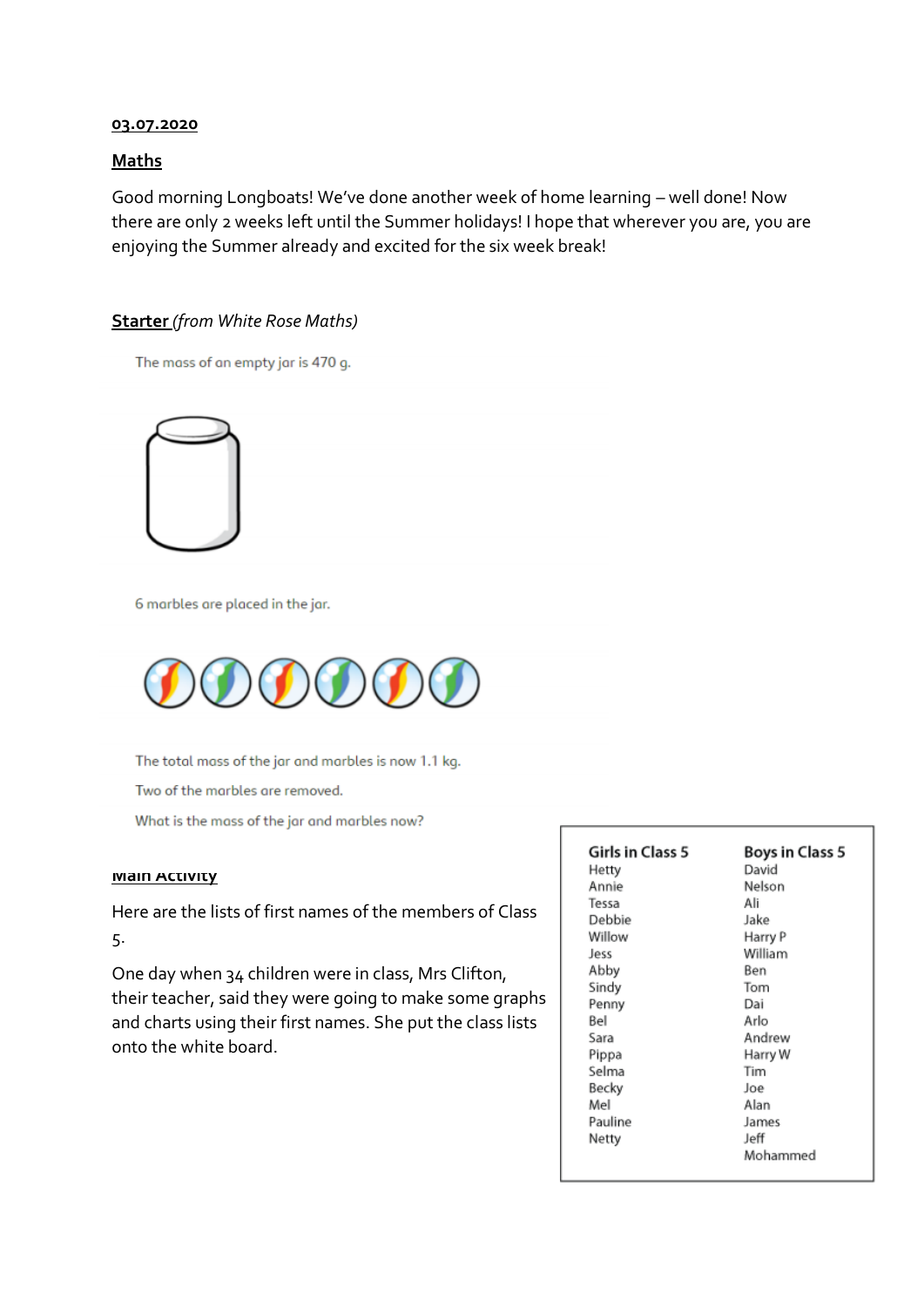First, they all made frequency tables using the first letter of everyone's name.

This is the first part of Alan and Joe's table:

| $A - 6$ |  |
|---------|--|
| $J - 5$ |  |
| $B - 3$ |  |
| $H - 3$ |  |
| $D - 3$ |  |

# *Can you make a frequency table using all the class's names?*

Next they decided which letters of the alphabet were needed and which were not needed to make a block graph of their class names. Then the boys took yellow squares and the girls took pale blue squares, drew a picture of themselves and put the initial of their first name on the square and stuck it onto paper to make a pictogram graph.



The last part of the class's pictogram looked like this:

*Can you see who was away from school that day from this information?*

Next they made bar charts from the class lists to include anyone who was away that day.

This is part of the middle of the bar chart